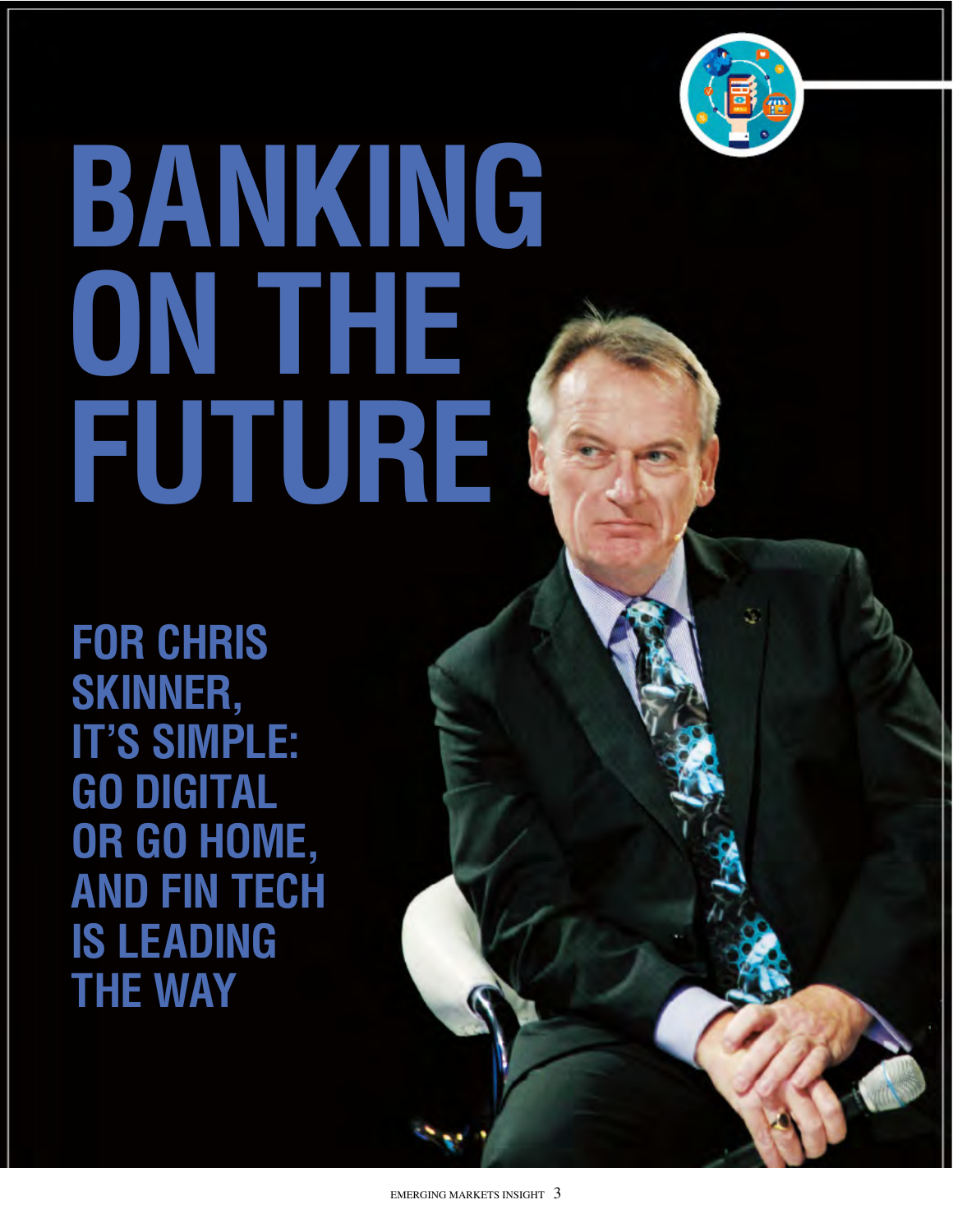

## Profile

**Author, commentator, and sought-after speaker Chris Skinner has been working in banking and insurance technology since the early 1980s, including stints at Wang Computer and NCR Corporation. Skinner has always looked to the future of banking and the opportunities and challenges new technologies bring. He has written 10 books on different aspects of banking, including The Digital Bank: Strategies to Launch or Become a Digital Bank (2013). Based in Great Britain, Skinner chairs the Financial Services Club, is chief executive of Balatro LTD and co-founded thefinanser.com, which regularly features his blogs. Skinner recently shared some of his views with EMI.**

**The global financial industry is experiencing new innovation and Fin Tech has recently been taking center stage. Could you define Fin Tech in your own words? It must be much more involved than simply saying "payment by mobile phone."**

Fin Tech is the integration of finance and technology. For most, it means making the financial markets Internet-ready, as many bank and insurance systems were built before the Internet was invented or without a consideration of customers accessing those systems directly through the Internet 24/7.

**IT companies used to be providers (or supporters) of technical methods for financial companies, such as e-banking and mobile-banking for banks. Now more IT companies are entering the financial business arena on their own to meet customers' needs directly. What triggers do you think have forced the IT companies to change? What differentiations and strengths do you think IT companies have in financial business in this new era? And could you give some examples of specific companies?** 

Financial companies are becoming IT

companies and IT companies are becoming financial companies. This is exactly due to the previous answer—Fin Tech integrates finance and technology. But there's more to this than that basic statement, as two specific technologies are changing the game, and I call this the Internet of Value or the ValueWeb, if you prefer (the title of my next book). The ValueWeb allows anyone, anywhere, to exchange value with anyone else, anywhere else, in real-time for almost free.

Historically, banks have created systems that are slow. An international payment takes days to process for that reason. But mobile has changed all of this. Mobile technologies and specifically the mobile Internet, are allowing all of us to connect directly through the network one-to-one with each other. In other words, seven billion people living on Earth can create electronic connections with each other today. Once you do that, you can exchange information and build relationships and, most importantly, trade. However, you cannot trade if it is expensive to pay, and so the ValueWeb creates new ways to pay.

In particular, there needs to be a way to pay that is cheap and real-time, not expensive and slow. That is why the development of bitcoin and the blockchain has been transformational. The blockchain will allow anyone, anywhere, to transfer value global-

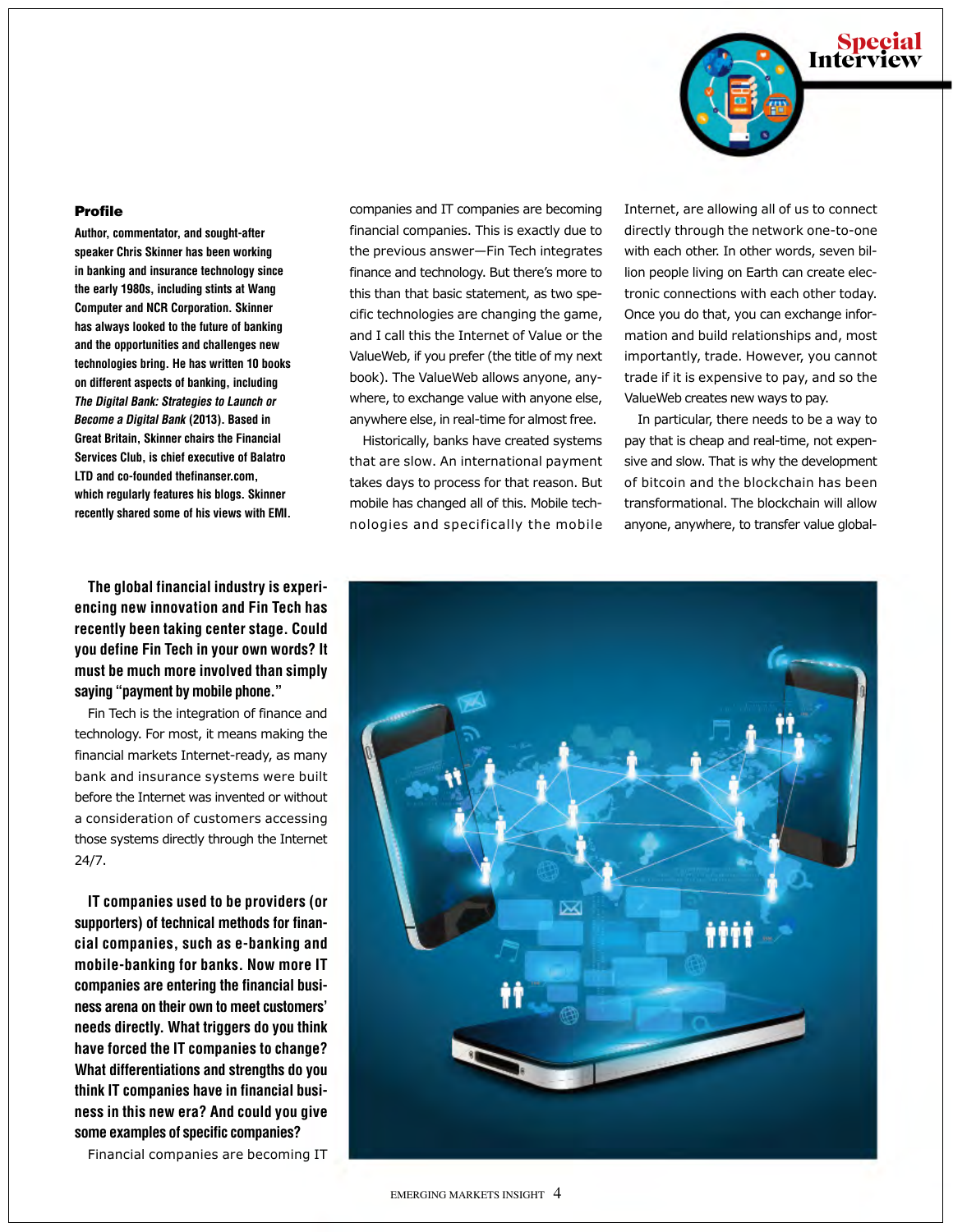

ly to someone else for almost free, in realtime, because it is an Internet ledger of transactions that is trusted and free. This technology is now being built into the banking system by companies like Ripple, Eris and Erethreum, and will soon be the de facto way to pay. This is why the two technologies of mobile and blockchain are the drivers of the Fin Tech revolution.

By way of example, in 2014 \$13.2 billion was invested in Fin Tech startups by venture capital funds. In 2013, it was \$4 billion and before that less than a billion. Why would VCs invest so much? Because they can see the returns. In 2014, there were 36 new Fin Tech startups like Lending Club, Stripe, Funding Circle and Square, with over a billion dollar valuations. The year before, only 12 and next year probably over 100. These new companies are using the mobile Internet to create new peer-to-peer connections for crowdfunding and lending and new payment systems through technologies from APIs (Application Program Interfaces) to the blockchain. In fact, a third of the Fin Tech firms are focused upon P2P (peer-to-peer) value connections like Zopa and TransferWise whilst a third are focused upon payments like Klarna and Traxpay. These firms are really changing the game and the result is that banks will lose money. A Goldman Sachs report on the future of finance published in the first quarter estimates that banks will lose over \$10 billion of profitability—about 20% of the market—in the credit line of business alone over the next few years as customers defect to peerto-peer lenders like Ppdai and Alibaba, so this is critical change to the financial system.

**Then what kind of future are the traditional financial companies facing? As stated in your book** *Digital Bank: Strategies to Launch or Become a Digital Bank***, it is not only a crisis but also opportunity for them.** 

**What differentiated strengths can they exert under the new circumstance that digitized financial services are pushing into our everyday lives? What new format of financial service can they provide to customers? Do you see any specific financial players who are successfully and innovatively adapting to this new circumstance?**

*Seven billion people living on Earth can create electronic connections with each other today.*

Traditional financial firms have a problem, in that they were built in the last century and focused upon the physical distribution of paper through a localized network focused upon buildings and human hands; the new players are focused upon the digital distribution of data through a globalized network focused upon software and servers. The difference is that the new players can transact the same services—loans, mortgages, insurance, wealth management, investments, payments—at a fraction of the cost of the old. As a result, the old companies cannot compete with the new if their cost models are ten times more expensive because of their many buildings and staff structures. So they have to move rapidly from physical to digital.

Moving to digital is not simple however. For many financial firms it means ripping out their current systems that were built for physical operations and replacing them with digital structures that are Internet-enabled. Even if that is done, it means going one step further and changing management and leadership to get digital. I often say that banks are led by leaders who delegate digital to function or person—the Head of Digital. How can you delegate the future of the bank? So the leadership team must start with digital as their focal area, and the change management to become digital at their core.

That is tough, as it means a key understanding of building financial systems and structures where digital Internet services are the core of the firm and humans and buildings sit upon those digital foundations. Too often, I hear firms that talk about channels and functions, and realize that their thinking is that digital is being added to their buildings and humans as an overlay. It is completely wrong thinking, as digital firms think digital first and then work out what buildings and humans need to sit upon that digital structure.

This is the reason that I can only name a few firms that think this way. Digital titans are obvious—Alibaba, TenCent. Digital financial firms are not so obvious but a few are out there-mBank in Poland, Commonwealth Bank of Australia, ICICI Bank in India— but they are few and far between, and even these banks are not truly digital yet. In the digital age, customers expect and demand one-to-one personalized digital service.

**For China, Eastern Europe and Africa, it is said that low rates in credit card use and underdevelopment of financial service infrastructure naturally lead to the successful development and growth of Fin Tech in the region. However, in Korea, the general public uses credit cards to pay and has easy access to ATMs and Internet banking, and**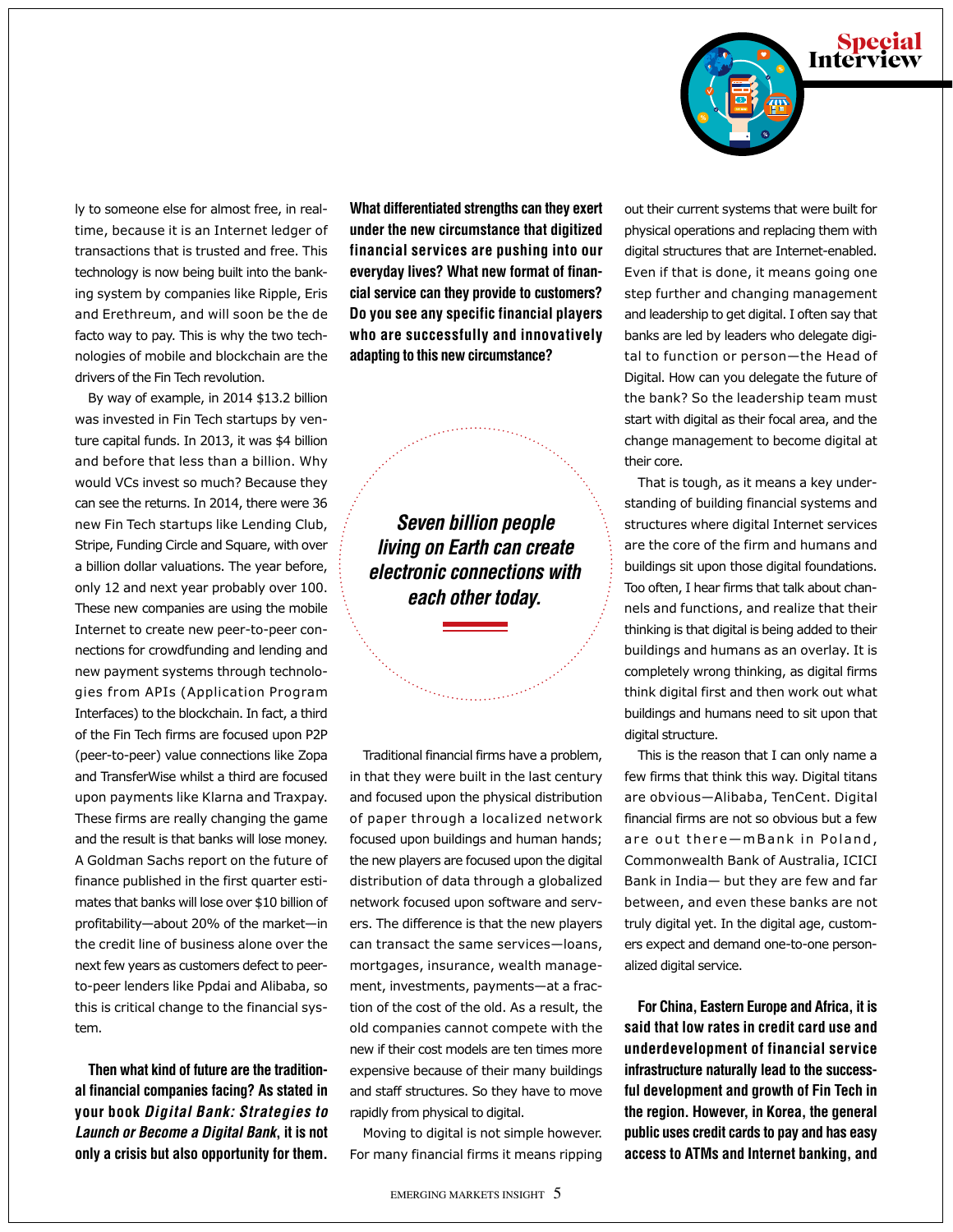



**stock investments are more common. Do you believe the expansion of Fin Tech and digitized technology is still an inevitable path in countries like Korea, where the financial service infrastructure is already well established?** 

Fin Tech is going to adapt and change everything everywhere, based upon the mobile and value exchange technology of the blockchain I've described. In developed markets like Korea, you will see similar changes to those I see in Japan, Europe and America vis-à-vis direct peer-to-peer payments, funding and credit.

More intriguing, in some ways, are the developments we are seeing in China, Eastern Europe and Africa. These economies are still developing, and a key here is financial inclusion. There are five billion people who have no banking or are underbanked today. They have been excluded from the system in the past because to service them was too expensive. Building branches in areas where people are poor and there's no profit to be made didn't make sense. However, now through the mobile Internet and blockchain, seven billion people are being connected to an elec-

tronic system that is cheap, easy and realtime. That means that the whole planet will be able to communicate and trade one-toone. Goat farmers in Ethiopia will be able to sell goat products – leather hides or crafts made from goat hide—to Korean buyers via QQ pages, Wechat photos, text messaged payments and Alipay logistics. That is an amazing new world and amazing new concept. Everyone on this planet can buy and sell anything with anyone, anywhere.

So the whole concept of how we live on this planet changes with it. That will be as transformational in Seoul, where people will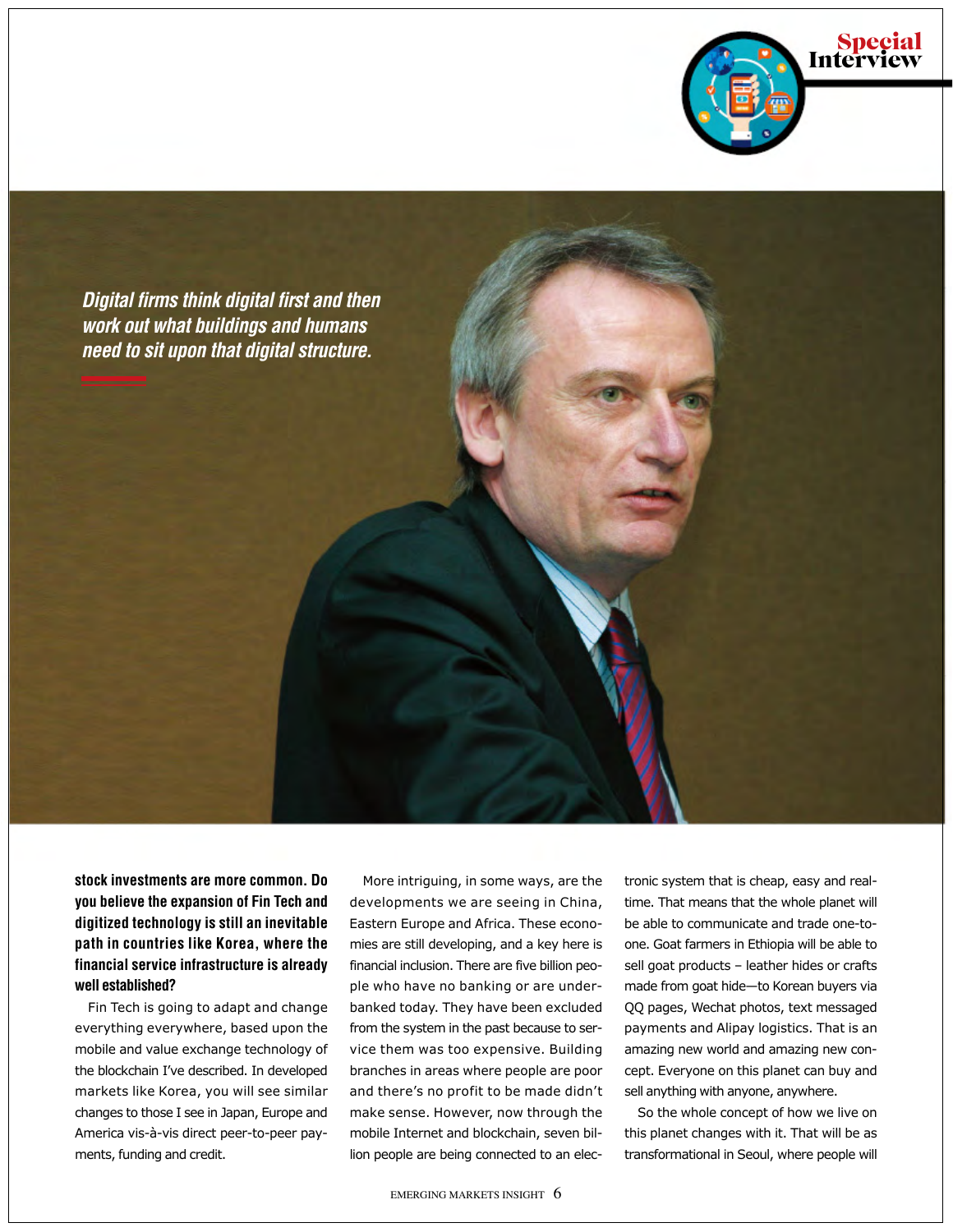

be connected to things they never thought of connecting with before, as it is in London, Paris, Mumbai, New York, Tokyo and Shanghai.

**Welcoming gestures from individual customers and investors are triggering the popularity of Fin Tech. What factors and aspects of the Fin Tech do you think are attracting people? What merits and values can people expect from it, from the perspective of the customer, and investor?**

There are three fundamental pieces to Fin Tech which the firms that are winning understand: connectivity, simplification and personalization.

Connectivity allows anyone to trade with anyone, anywhere. Simplification takes away the old complexities of markets and makes them easy by dealing with just a small part of that market. For example, for many Fin Tech companies they are just taking one process—lending, paying, buying, investing—and making that one piece simple. What is different is that they are simplifying the basics of finance, not trying to be all things to all people which is what traditional firms have been. It's a little like the Ubers or Alibabas who provide platforms to connect people who need to get from A to B or who need to buy something from people who have the car or the product you need. These middle-ground intermediaries act as the global or regional or national data hubs to connect the person who needs something with the person who has it, direct, one-to-one, through software and servers. That's what the simplification game is all about.

Finally, there's personalization which then becomes the differentiation. Personalization is all about making sure you remember what the individual did last time to make it easier for them to do it next time and, for the data intermediary, that's easy as they've got the data. Airbnb, Facebook, Google or whoever, know where you stayed, what you posted or searched for

last time, and therefore just make it easier and easier each time you touch their service by repeated and simplifying that process on a personalized basis. That's what banks and insurers need to do: connect, simplify and repeat by making it personal. These are the basics of attracting and retaining the customer in the digital age.

**There are worries about the bubble risks that Fin Tech might bring. Crowdfunding and P2P lending services, for example, could damage the participant's assets and security when regulation and supervision processes are incomplete and are not wellmanaged. What is your view on the side effects and the negative potential and risk that the digitized financial technology would bring?**

> *There are three fundamental pieces to Fin Tech which the firms that are winning understand: connectivity, simplification and personalization.*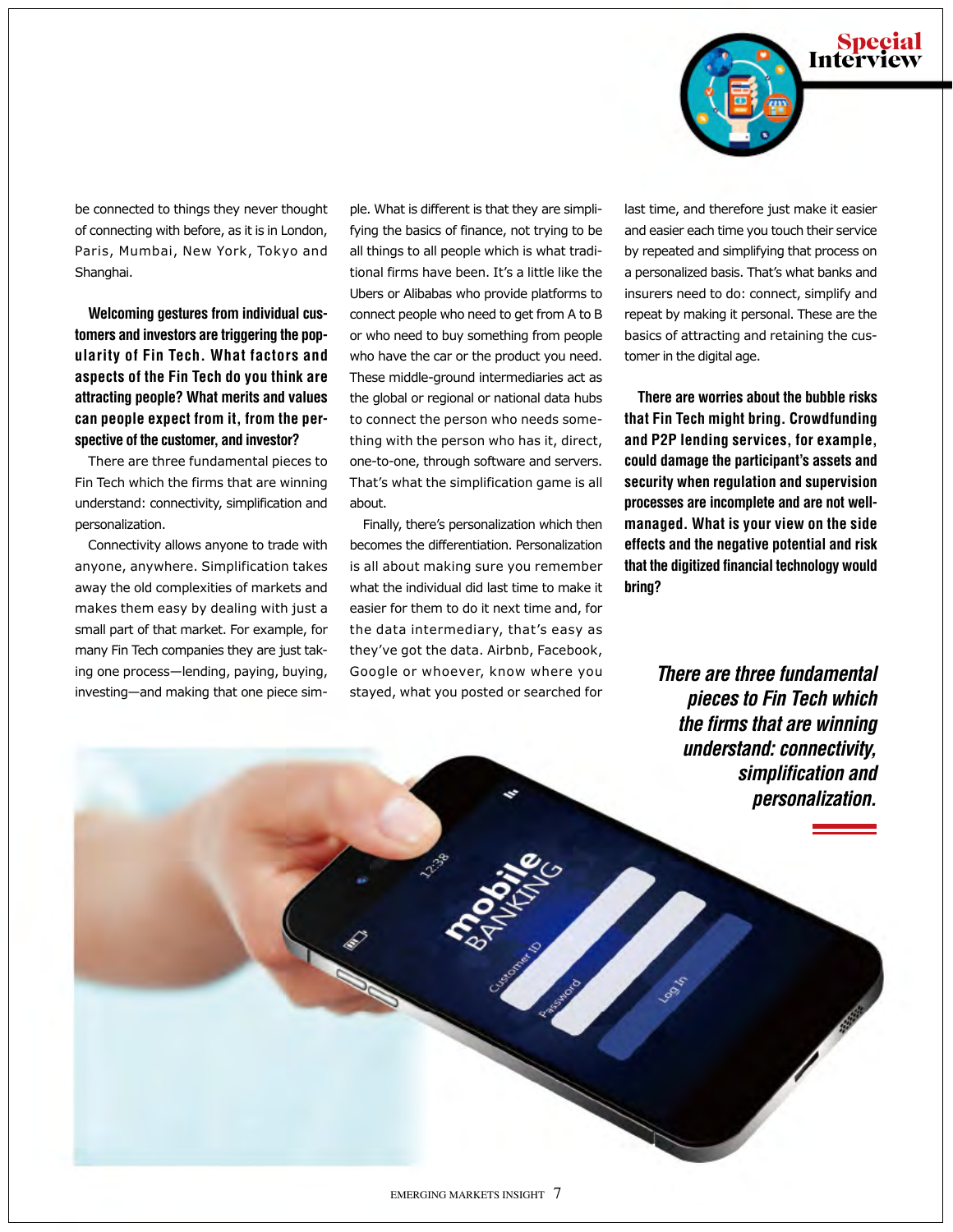

Right now, there's a lot of downside to the Fin Tech bubble. People are starting to trust brands that are unregulated, and they are not aware of the risks. MtGox is a great example. MtGox was viewed as a store of value by many, and they assumed that their value store was guaranteed. It wasn't, and when MtGox went under, thousands of bitcoin investors went bust. MtGox lost \$500 million in investments with no recourse, guarantee or reimbursement.

That's just plain wrong, and it's why financial markets are regulated. Banks and insurance companies work hard at compliance, audit and regulation because it is compliance, audit and regulation that give them their licence to provide a store of value. I find it hard to believe that consumers don't understand this, but maybe because it is not clear and underscored. If you store your savings in an Internet brand because you like that brand, you have zero guarantee of your money being safe.

This is critical in understanding the difference between the Fin Tech guys, who claim you don't need banks and insurers anymore. You need the financial system to provide stability and confidence. Without it, you have nothing.

## **For emerging countries, what kind of technology and business capability should be available for companies that plan to penetrate or do business in the region?**

For emerging economies, the two technologies that are transformational are mobile and blockchain. Mobile provides inclusion for everyone cheaply and easily. Blockchain provides the transmittance of value cheaply and easily via mobile in realtime. This is why these two technologies will rapidly upscale these economies because suddenly those who have no access to financial transactions or markets can transact and play. A person who has an idea, a craft, an ability, anything can transact now

with anyone and sell that idea, craft or ability. You could never do this before because that idea, craft or ability was limited to the locality of your community. Many people in that locality would know about that idea, craft or ability. They might even buy it once, but that was seriously limiting, as the idea, craft or ability could [not] be sold many times.

*Right now, there's a lot of downside to the Fin Tech bubble. People are starting to trust brands that are unregulated, and they are not aware of the risks.*

That is the transformation of mobile and blockchain. Anyone, anywhere now has the ability to sell any idea, craft or ability to anyone else, anywhere else on this planet. That is incredible and amazing and is unlimited by the banking system or even the governance system.

It is why Dee Hock, the founder of Visa, describes the blockchain as the future of not only payments, but of governance. It is here and now. We have connected the planet. This is amazing, so get with the program and work out how your institution, company, competency and capability can play a part in this transformation or be excluded and die.

**Could you propose three keywords for the financial market player facing digital industrial revolution?** 

Core, humans and culture. Financial services institutions must first create a digital core. They then need to work out what role people play in supporting that core by, for example, engaging in customer relationships through remote digital outreach via social media. Then, if they are using social media, they must have a culture whereby the humans understand how to build relationships through digital outreach. Can you really be relevant to your target audience on their QQ page? That's the key. Core, humans and culture.

**As a specialized analyst in financial markets, you have researched various cases of innovative companies that drove the digital transformation of today's financial industry. Could you describe which case has impressed you the most?**

Well, the one I keep coming back to, because it showed commitment, is mBank in Poland. What is commitment? Most institutions participate and play with the idea of digital. They are not committed. They run pilot programs and tests. They don't bet the bank but mBank did just that.

mBank is actually a company called BRE Bank, a bank that had operated in Poland since 1985. BRE Bank launched the first Internet banking platform in 2000.

They were seen as the market leader for innovation back then and gained a lot of popularity. Then, in 2009, Alior Bank launched Alior Bank Sync, a cool social mobile app. BRE Bank looked old and slow, and lost customers to Alior Bank as a result, bearing in mind that BRE Bank had been the technology market leader as the first Internet bank in Poland. So the CEO took a really brave decision and decided to relaunch BRE Bank as a digital bank. He brought in a new digital leader from Microsoft, invested heavily in the development of a new mobile, social bank platform